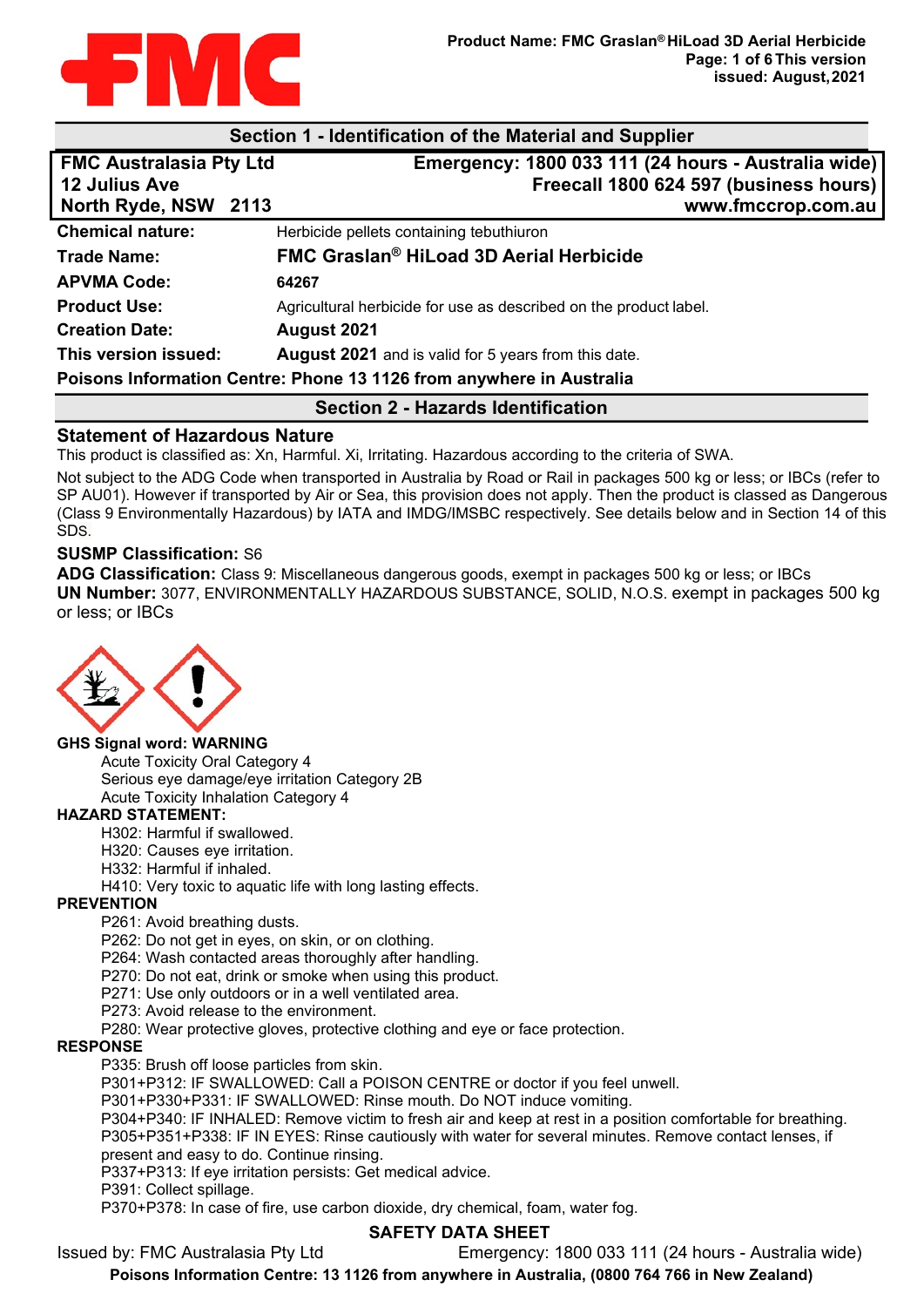

P410: Protect from sunlight.

#### **DISPOSAL**

P501: Dispose of contents and containers as specified on the registered label.

#### **Emergency Overview**

#### **Physical Description & Colour**: Off-white pellets.

**Odour:** Negligible odour.

**Major Health Hazards:** Tebuthiuron has moderate to low toxicity in experimental animals when ingested and by skin exposure. Tebuthiuron did not induce sensitization or allergic reactions when tested on the skin of guinea pigs. Application to the eyes of rabbits produced short-term conjunctivitis, inflammation of the lining of the eye, but no irritation to other eye parts, the cornea, or the iris. The inhalation by animals of 3.7mg/L technical Tebuthiuron for 4 hours did not cause toxicity. Harmful by inhalation and if swallowed, eye irritant.

| Section 3 - Composition/Information on Ingredients |               |            |                                |         |  |
|----------------------------------------------------|---------------|------------|--------------------------------|---------|--|
| Ingredients                                        | <b>CAS No</b> | Conc, g/kg | TWA $(mg/m^3)$ STEL $(mg/m^3)$ |         |  |
| Tebuthiuron                                        | 34014-18-1    | -300       | not set                        | not set |  |
| Other non hazardous ingredients                    | secret        | to 1 ka    | not set                        | not set |  |

This is a commercial product whose exact ratio of components may vary slightly. Minor quantities of other non hazardous ingredients are also possible.

The SWA TWA exposure value is the average airborne concentration of a particular substance when calculated over a normal 8 hour working day for a 5 day working week. The STEL (Short Term Exposure Limit) is an exposure value that may be equalled (but should not be exceeded) for no longer than 15 minutes and should not be repeated more than 4 times per day. There should be at least 60 minutes between successive exposures at the STEL. The term "peak "is used when the TWA limit, because of the rapid action of the substance, should never be exceeded, even briefly.

### **Section 4 - First Aid Measures**

## **General Information:**

You should call The Poisons Information Centre if you feel that you may have been poisoned, burned or irritated by this product. The number is 13 1126 from anywhere in Australia (0800 764 766 in New Zealand) and is available at all times. Have this SDS with you when you call.

**Inhalation:** If symptoms of poisoning become evident, contact a Poisons Information Centre, or call a doctor at once. Remove source of contamination or move victim to fresh air. If breathing is difficult, oxygen may be beneficial if administered by trained personnel, preferably on a doctor's advice. DO NOT allow victim to move about unnecessarily. Symptoms of pulmonary oedema can be delayed up to 48 hours after exposure.

**Skin Contact:** Gently brush away excess particles. Wash gently and thoroughly with water (use non-abrasive soap if necessary) for 5 minutes or until chemical is removed.

**Eye Contact:** Quickly and gently brush particles from eyes. Immediately flush the contaminated eye(s) with lukewarm, gently flowing water for 15 minutes or until the product is removed, while holding the eyelid(s) open. Take care not to rinse contaminated water into the unaffected eye or onto the face. Obtain medical attention immediately. Take special care if exposed person is wearing contact lenses.

**Ingestion:** If swallowed, do NOT induce vomiting. Wash mouth with water and contact a Poisons Information Centre, or call a doctor.

# **Section 5 - Fire Fighting Measures**

**Fire and Explosion Hazards**: The major hazard in fires is usually inhalation of heated and toxic or oxygen deficient (or both), fire gases. There is no risk of an explosion from this product under normal circumstances if it is involved in a fire.

Fire decomposition products from this product may be toxic if inhaled. Take appropriate protective measures.

**Extinguishing Media:** In case of fire, use carbon dioxide, dry chemical, foam or water fog.

**Fire Fighting:** When fighting fires involving significant quantities of this product, wear a splash suit complete with self contained breathing apparatus.

**Flash point:** No data

**Upper Flammability Limit:** No data.

**Lower Flammability Limit:** No data.

**Autoignition temperature:** No data.

**Flammability Class:** No data.

# **SAFETY DATA SHEET**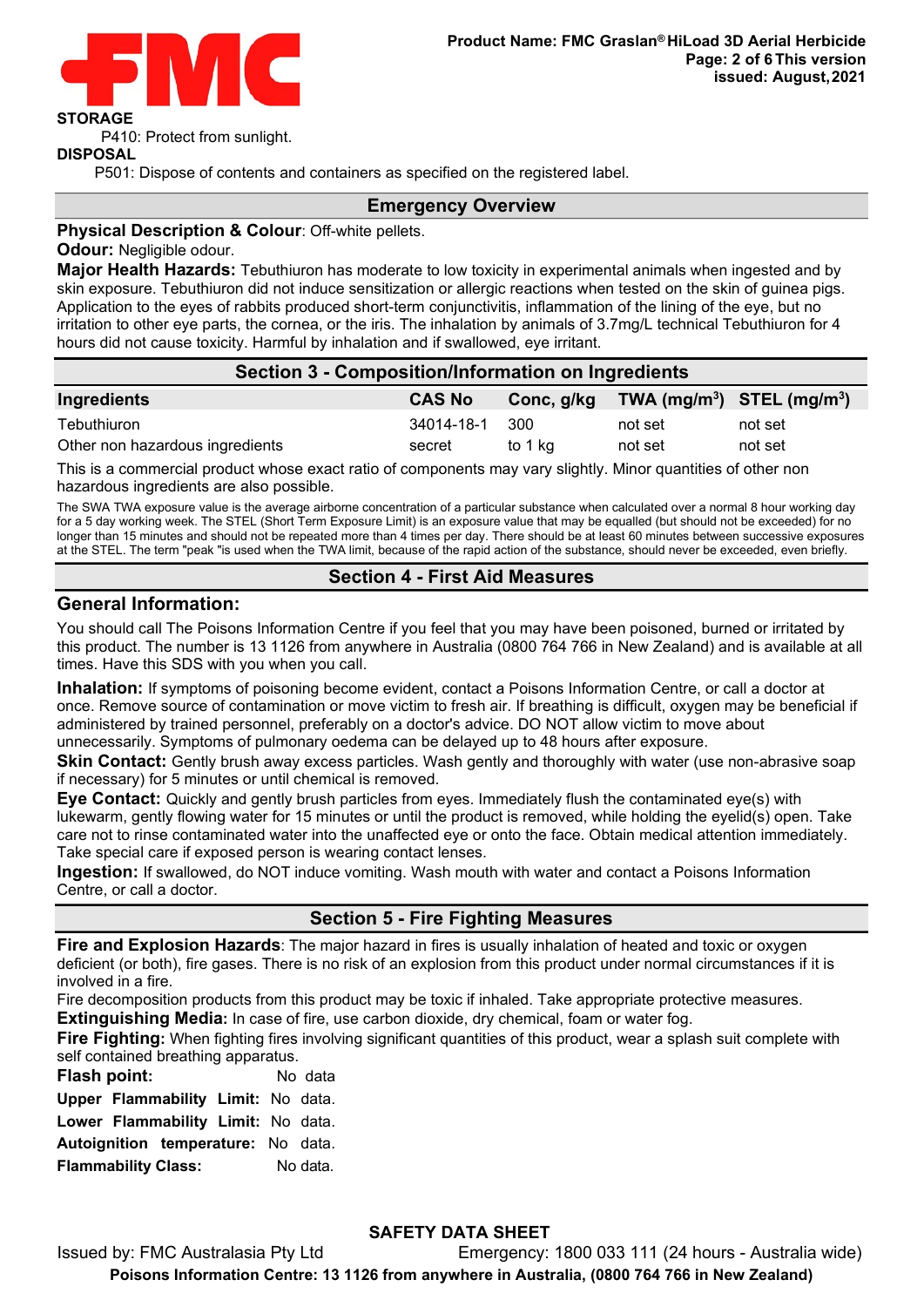

### **Section 6 - Accidental Release Measures**

**Accidental release:** In the event of a major spill, prevent spillage from entering drains or water courses. Wear full protective clothing including eye/face protection. All skin areas should be covered. See below under Personal

Protection regarding Australian Standards relating to personal protective equipment. Suitable materials for protective clothing include rubber and PVC. Eye/face protective equipment should comprise, as a minimum, protective glasses and, preferably, goggles. If there is a significant chance that dusts are likely to build up in cleanup area, we recommend that you use a suitable dust mask.

Stop leak if safe to do so, and contain spill. Sweep up and shovel or collect recoverable product into labelled containers for recycling or salvage, and dispose of promptly. Consider vacuuming if appropriate. Recycle containers wherever possible after careful cleaning. Refer to product label for specific instructions. After spills, wash area preventing runoff from entering drains. If a significant quantity of material enters drains, advise emergency services. Full details regarding disposal of used containers, spillage and unused material may be found on the label. If there is any conflict between this SDS and the label, instructions on the label prevail. Ensure legality of disposal by consulting regulations prior to disposal. Thoroughly launder protective clothing before storage or re-use. Advise laundry of nature of contamination when sending contaminated clothing to laundry.

# **Section 7 - Handling and Storage**

**Handling:** Keep exposure to this product to a minimum, and minimise the quantities kept in work areas. Check Section 8 of this SDS for details of personal protective measures, and make sure that those measures are followed. The measures detailed below under "Storage" should be followed during handling in order to minimise risks to persons using the product in the workplace. Also, avoid contact or contamination of product with incompatible materials listed in Section 10.

**Storage:** This product is a Scheduled Poison. Observe all relevant regulations regarding sale, transport and storage of this schedule of poison. Protect this product from light. Store in the closed original container in a dry, cool, wellventilated area out of direct sunlight. Make sure that the product does not come into contact with substances listed under "Incompatibilities" in Section 10. Check packaging - there may be further storage instructions on the label.

# **Section 8 - Exposure Controls and Personal Protection**

The following Australian Standards will provide general advice regarding safety clothing and equipment:

Respiratory equipment: **AS/NZS 1715**, Protective Gloves: **AS 2161**, Occupational Protective Clothing: AS/NZS 4501 set 2008, Industrial Eye Protection: **AS1336** and **AS/NZS 1337**, Occupational Protective Footwear: **AS/NZS2210**. Exposure limits have not been established by SWA for any of the significant ingredients in this product.

The ADI for Tebuthiuron is set at 0.07mg/kg/day. The corresponding NOEL is set at 7mg/kg/day. ADI means Acceptable Daily Intake; NOEL means No-observable-effect-level. Data from Australian ADI List, June 2014.

No special equipment is usually needed when occasionally handling small quantities. The following instructions are for bulk handling or where regular exposure in an occupational setting occurs without proper containment systems. **Ventilation:** This product should only be used in a well ventilated area. If natural ventilation is inadequate, use of a fan is suggested.

**Eye Protection:** Protective glasses or goggles should be worn when this product is being used. Failure to protect your eyes may cause them harm. Emergency eye wash facilities are also recommended in an area close to where this product is being used.

**Skin Protection:** You should avoid contact even with mild skin irritants. Therefore you should wear suitable impervious elbow-length gloves and facial protection when handling this product. See below for suitable material types.

**Protective Material Types:** We suggest that protective clothing be made from the following materials: rubber, PVC.

**Respirator:** If there is a significant chance that dusts are likely to build up in the area where this product is being used, we recommend that you use a suitable dust mask.

Eyebaths or eyewash stations and safety deluge showers should, if practical, be provided near to where this product is being handled commercially.

| <b>Section 9 - Physical and Chemical Properties:</b> |                                                 |  |
|------------------------------------------------------|-------------------------------------------------|--|
| <b>Physical Description &amp; colour:</b>            | Off-white pellets.                              |  |
| Odour:                                               | Negligible odour.                               |  |
| <b>Boiling Point:</b>                                | Not available.                                  |  |
| <b>Freezing/Melting Point:</b>                       | No specific data. Solid at normal temperatures. |  |
| <b>Volatiles:</b>                                    | No specific data. Expected to be low at 100°C.  |  |
| <b>Vapour Pressure:</b>                              | Negligible at ambient temperatures.             |  |

## **SAFETY DATA SHEET**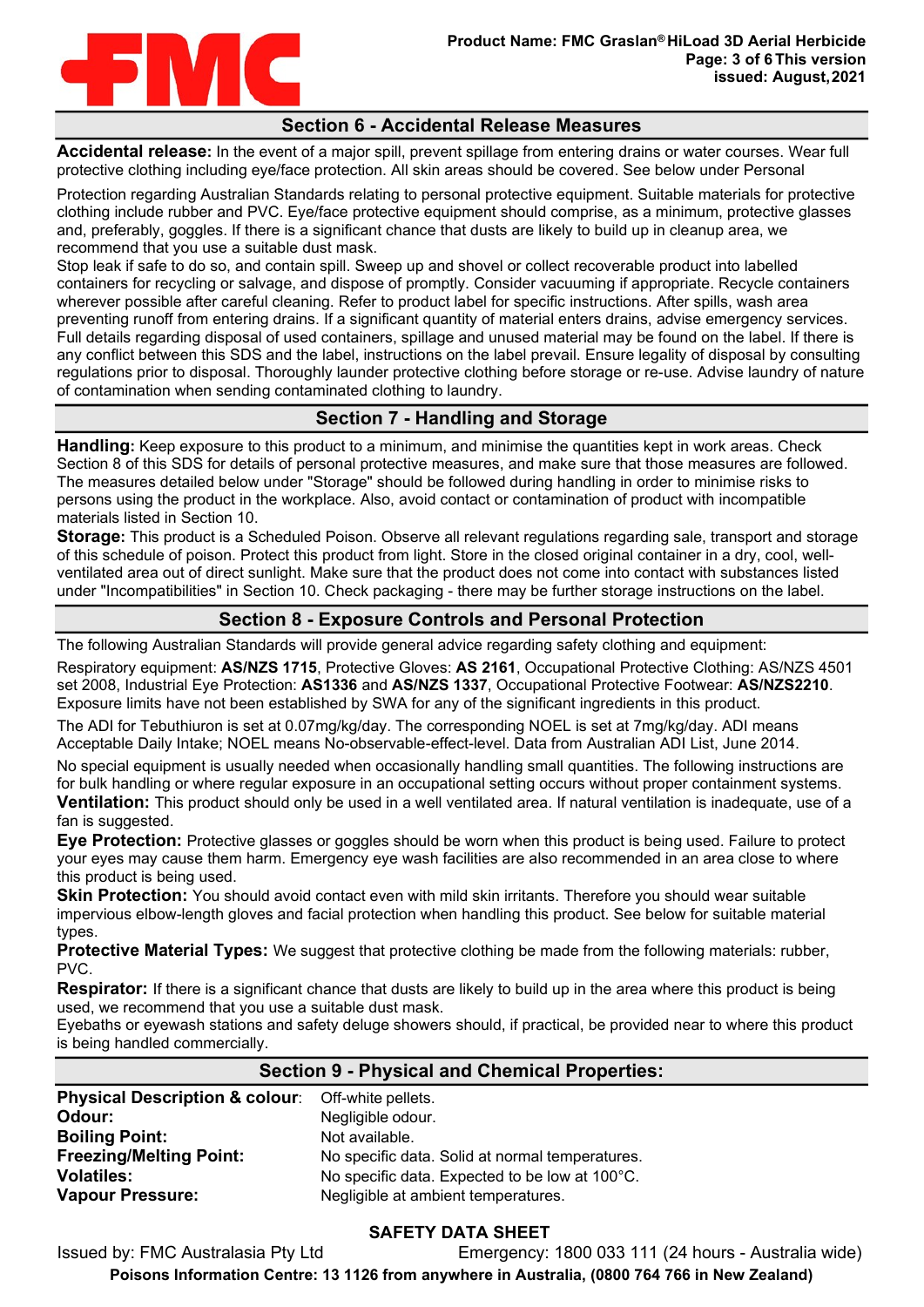

| <b>Vapour Density:</b>               | Not applicable. |
|--------------------------------------|-----------------|
| <b>Specific Gravity:</b>             | No data.        |
| <b>Water Solubility:</b>             | Dispersible.    |
| pH:                                  | No data.        |
| <b>Volatility:</b>                   | No data.        |
| <b>Odour Threshold:</b>              | No data.        |
| <b>Evaporation Rate:</b>             | Not applicable. |
| <b>Coeff Oil/water Distribution:</b> | No data         |
| <b>Viscosity:</b>                    | Not applicable. |
| <b>Autoignition temp:</b>            | No data.        |
|                                      |                 |

# **Section 10 - Stability and Reactivity**

**Reactivity:** This product is unlikely to react or decompose under normal storage conditions. However, if you have any doubts, contact the supplier for advice on shelf life properties.

**Conditions to Avoid:** Protect this product from light. Store in the closed original container in a dry, cool, wellventilated area out of direct sunlight.

**Incompatibilities:** water, acids, strong oxidising agents.

**Fire Decomposition:** Combustion forms carbon dioxide, and if incomplete, carbon monoxide and possibly smoke. Water is also formed. May form nitrogen and its compounds, and under some circumstances, oxides of nitrogen. Occasionally hydrogen cyanide gas in reducing atmospheres. May form oxides of sulfur (sulfur dioxide is a respiratory hazard) and other sulfur compounds. Most will have a foul odour. Carbon monoxide poisoning produces headache, weakness, nausea, dizziness, confusion, dimness of vision, disturbance of judgment, and unconsciousness followed by coma and death.

**Polymerisation:** This product will not undergo polymerisation reactions.

## **Section 11 - Toxicological Information**

**Toxicity:** Tebuthiuron has moderate to low toxicity in experimental animals when ingested. Reported oral LD<sub>50</sub> values for Tebuthiuron are 644 mg/kg in rats, 579mg/kg in mice, 286 mg/kg in rabbits, greater than 200 mg/kg in cats, and greater than 500 mg/kg in dogs. Tebuthiuron is of slight to low toxicity by skin exposure. The dermal LD<sub>50</sub> for Tebuthiuron in rabbits is greater than 200 mg/kg. Neither skin irritation nor general overall intoxication were produced in rabbits that had 200 mg/kg of the material applied to their skin. Tebuthiuron did not induce sensitization or allergic reactions when tested on the skin of guinea pigs. Application of 67 mg herbicide in the eyes of rabbits produced shortterm conjunctivitis, inflammation of the lining of the eye, but no irritation to other eye parts, the cornea, or the iris. The inhalation by animals of 3.7 mg/L technical Tebuthiuron for 4 hours did not cause toxicity.

**Chronic toxicity:** Decreases in body weight gain and red-blood cell counts, along with minor effects on the pancreas were seen in rats fed 125mg/kg/day for 3 months. Exposure of rats to dietary doses of Tebuthiuron as high as 80 mg/kg/day for 2 years was well tolerated, with no indication of cumulative toxicity or serious effects. Similarly, no toxic effects were observed in mice exposed to doses as high as 200mg/kg/day for most of their lifetime, or in dogs given doses of 25 mg/kg/day for 1 year.

**Reproductive effects:** The reproductive capacity of rats fed dietary concentrations of Tebuthiuron as high as 56 mg/kg/day was unimpaired through three successive generations, and no abnormalities were detected in either parents or offspring. Tebuthiuron administered to pregnant rabbits at doses as high as 25mg/kg/day, and to rats at doses as high as 180 mg/kg/day, produced no adverse effects on either the mothers or offspring. Based on these data, it is unlikely that Tebuthiuron causes reproductive effects.

**Teratogenic effects:** No teratogenic effects were observed when rats were fed Tebuthiuron at 180 mg/kg/day. A rabbit teratology study was also negative at 25 mg/kg/day, the highest dose tested. Based on these data, it is unlikely that Tebuthiuron causes birth defects.

**Mutagenic effects:** The Ames mutagenicity assay for Tebuthiuron was negative, as were assays for structural chromosome aberrations using mouse micronuclei. Based on these data, it appears that Tebuthiuron is not mutagenic.

**Carcinogenic effects:** No tumour related effects were observed in a 2-year rat feeding study at doses up to and including 80mg/kg/day, the highest dose tested. A 2-year oncogenic study on mice was negative at 200mg/kg/day, the highest dose tested. These data indicate that Tebuthiuron is not carcinogenic.

**Organ toxicity:** Damage to the pancreas has been observed in animal studies as a result of exposure to Tebuthiuron.

**Fate in humans and animals:** In rats, rabbits, dogs, mallards, and fish, Tebuthiuron is readily absorbed into the bloodstream from the gastrointestinal tract, rapidly metabolized, and then excreted in the urine. Tests indicate that the herbicide is broken down and excreted within 72 hours, primarily as a variety of urinary metabolites.

# **SAFETY DATA SHEET**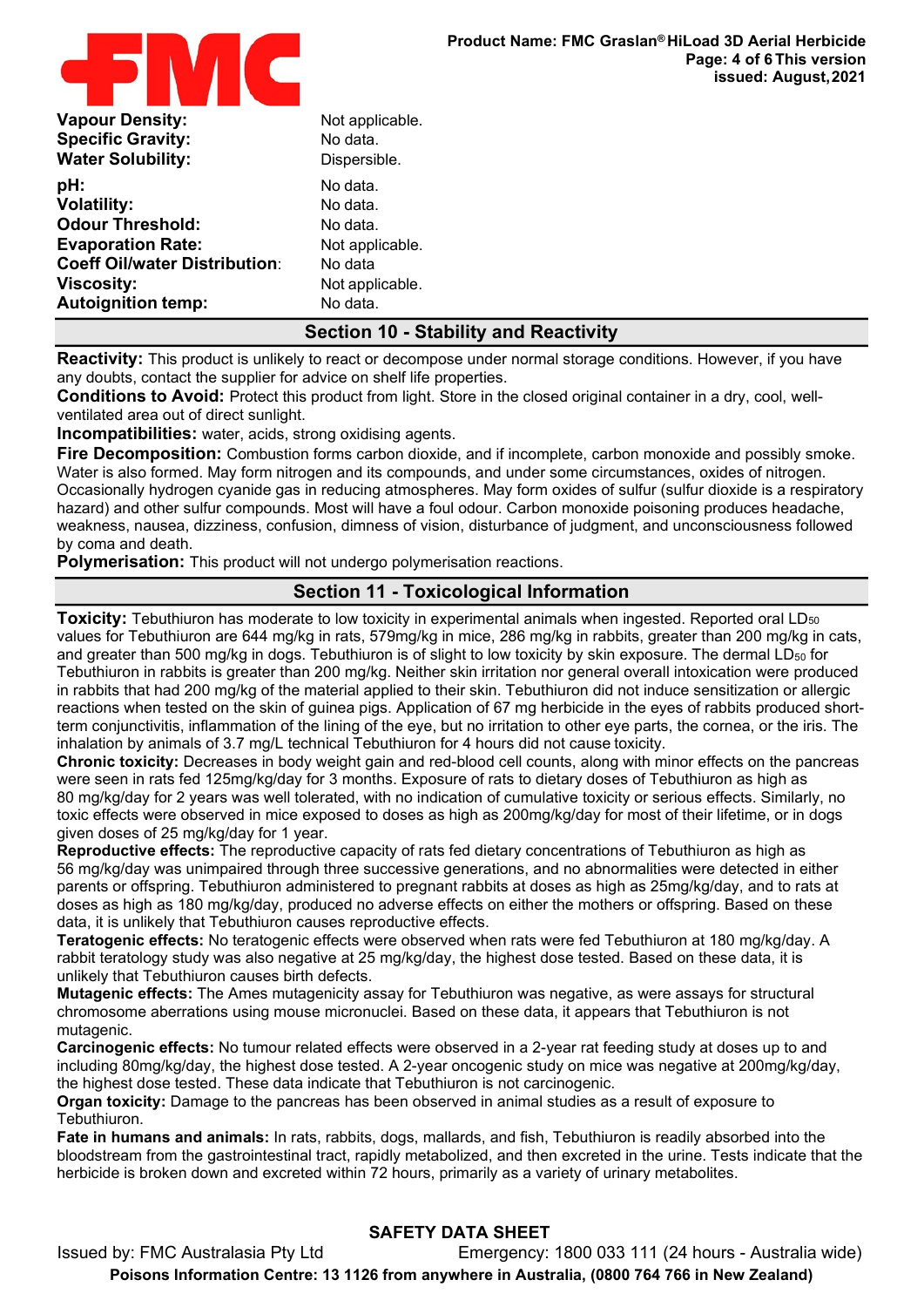

## **Classification of Hazardous Ingredients**

### **Tebuthiuron**

- Acute toxicity category 4
- Hazardous to the aquatic environment (acute) category 1
- Hazardous to the aquatic environment (chronic) category 1

## **Potential Health Effects**

## **Inhalation:**

**Short Term Exposure:** Available data shows that this product is harmful, but symptoms are not available. In addition product may be mildly irritating, although unlikely to cause anything more than mild transient discomfort. **Long Term Exposure:** Long term inhalation of high amounts of any nuisance dust may overload lung clearance mechanism. No data for health effects associated with long term inhalation.

## **Skin Contact:**

**Short Term Exposure:** Available data indicates that this product is not harmful. It should present no hazards in normal use. However product may be irritating, but is unlikely to cause anything more than mild transient discomfort. **Long Term Exposure:** No data for health effects associated with long term skin exposure.

# **Eye Contact:**

**Short Term Exposure:** This product is an eye irritant. Symptoms may include stinging and reddening of eyes and watering which may become copious. Other symptoms may also become evident. If exposure is brief, symptoms should disappear once exposure has ceased. However, lengthy exposure or delayed treatment may cause permanent damage.

**Long Term Exposure:** No data for health effects associated with long term eye exposure.

# **Ingestion:**

**Short Term Exposure:** Significant oral exposure is considered to be unlikely. Available data shows that this product is harmful, but symptoms are not available. However, this product may be irritating to mucous membranes but is unlikely to cause anything more than transient discomfort.

**Long Term Exposure:** No data for health effects associated with long term ingestion.

# **Carcinogen Status:**

**SWA:** No significant ingredient is classified as carcinogenic by SWA.

**NTP:** No significant ingredient is classified as carcinogenic by NTP.

**IARC:** No significant ingredient is classified as carcinogenic by IARC.

# **Section 12 - Ecological Information**

This product is not readily biodegradable. However, likely to degrade slowly in the soil or water and not cause long term problems.

**Effects on birds:** Tebuthiuron is practically nontoxic to birds. The reported oral LD<sub>50</sub> values are greater than 2500mg/kg in both mallard ducks and bobwhite quail. A 30-day feeding of 1000 ppm Tebuthiuron to hens had no effect.

**Effects on aquatic organisms:** Tebuthiuron is slightly to practically non-toxic to fish and other aquatic species. The reported 96-hour LC50 values are 87-144mg/L in rainbow trout, and 87 to 112mg/L in bluegill sunfish. The reported 96 hour LC<sub>50</sub> values are greater than 160mg/L in goldfish and fathead minnow. The 48-hour LC<sub>50</sub> in Daphnia, an aquatic invertebrate, is 225mg/L. The LC<sub>50</sub> in fiddler crab is greater than 320mg/L; the LD<sub>50</sub> in pink shrimp is more than 48mg/L.

**Effects on other organisms:** Tebuthiuron is slightly toxic to bees with a reported contact LD<sub>50</sub> of 30mg/bee. Tebuthiuron may be harmful to non-target plants.

## **Environmental Fate:**

**Breakdown in soil and groundwater:** Tebuthiuron is highly persistent in soil. Reported field half-lives are from 12 to 15 months in areas with over 100 cm annual rainfall, with longer half-lives expected in drier areas or in soils with high organic matter content. Tebuthiuron is broken down slowly in the soil through microbial degradation.

Photodecomposition, or breakdown by sunlight, is negligible, as is volatilization (or evaporation from the soil surface). It is poorly bound to soil, suggesting high mobility. In field studies, however, little or no lateral movement has been seen in soils with appreciable clay or organic matter content. Neither Tebuthiuron nor its degradation products have been detected below the top 60cm of soil in field studies. It was found in some groundwater samples in Western USA at levels up to 3.8 µg/L.

**Breakdown in water:** No degradation was observed in a 33-day study of photolysis of Tebuthiuron in water.

# **SAFETY DATA SHEET**